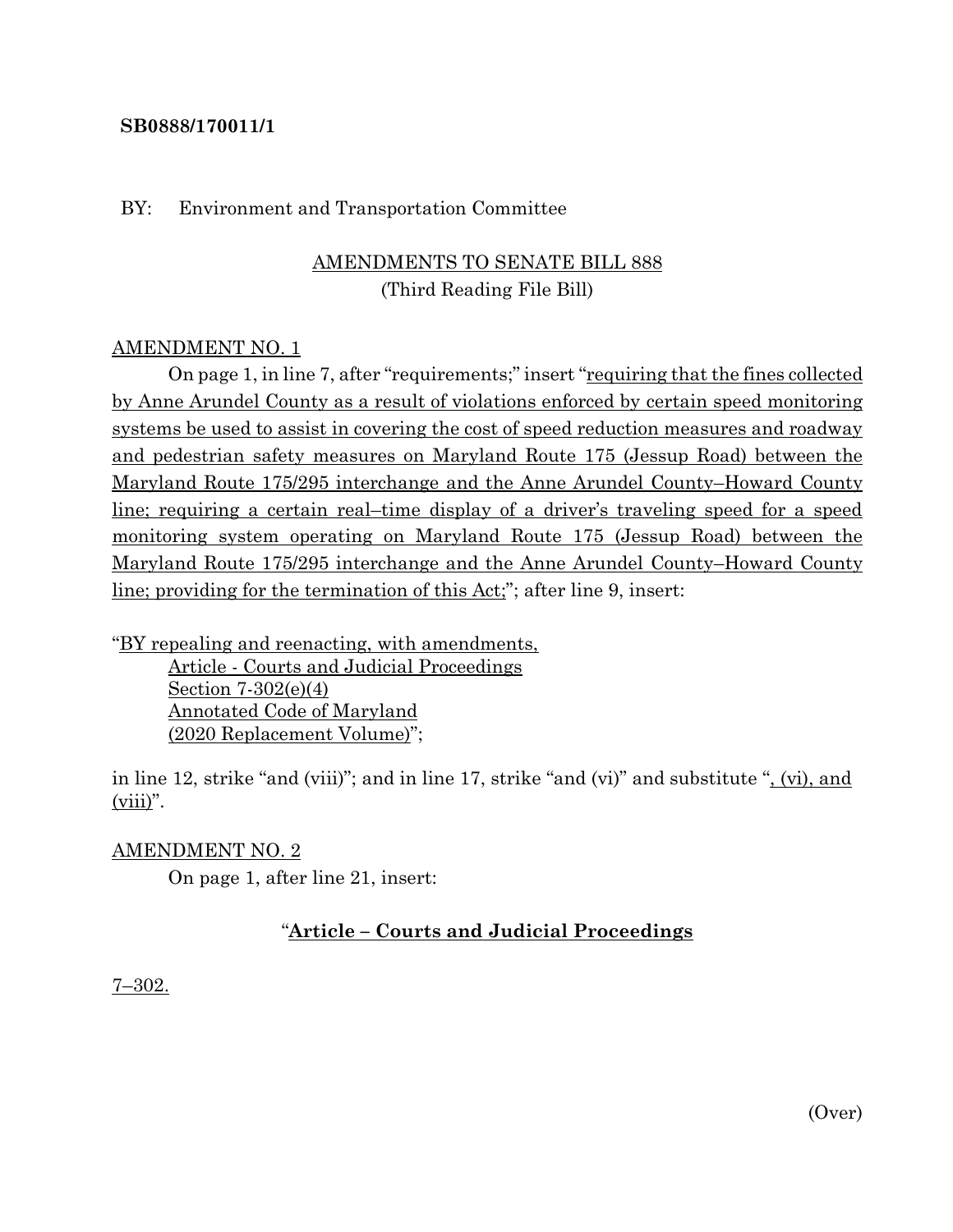# **SB0888/170011/1 Environment and Transportation Committee Amendments to SB 888 Page 2 of 3**

(e) (4) (i) From the fines collected by a political subdivision as a result of violations enforced by speed monitoring systems or school bus monitoring cameras, a political subdivision:

1. May recover the costs of implementing and administering the speed monitoring systems or school bus monitoring cameras; and

2. Subject to subparagraphs (ii) and (iii) of this paragraph, may spend any remaining balance solely for public safety purposes, including pedestrian safety programs.

(ii) 1. For any fiscal year, if the balance remaining from the fines collected by a political subdivision as a result of violations enforced by speed monitoring systems, after the costs of implementing and administering the systems are recovered in accordance with subparagraph (i)1 of this paragraph, is greater than 10% of the total revenues of the political subdivision for the fiscal year, the political subdivision shall remit any funds that exceed 10% of the total revenues to the Comptroller.

2. The Comptroller shall deposit any money remitted under this subparagraph to the General Fund of the State.

(iii) The fines collected by Prince George's County as a result of violations enforced by speed monitoring systems on Maryland Route 210 shall be remitted to the Comptroller for distribution to the State Highway Administration to be used solely to assist in covering the costs of:

1. Examining the engineering, infrastructure, and other relevant factors that may contribute to safety issues on Maryland Route 210 in Prince George's County;